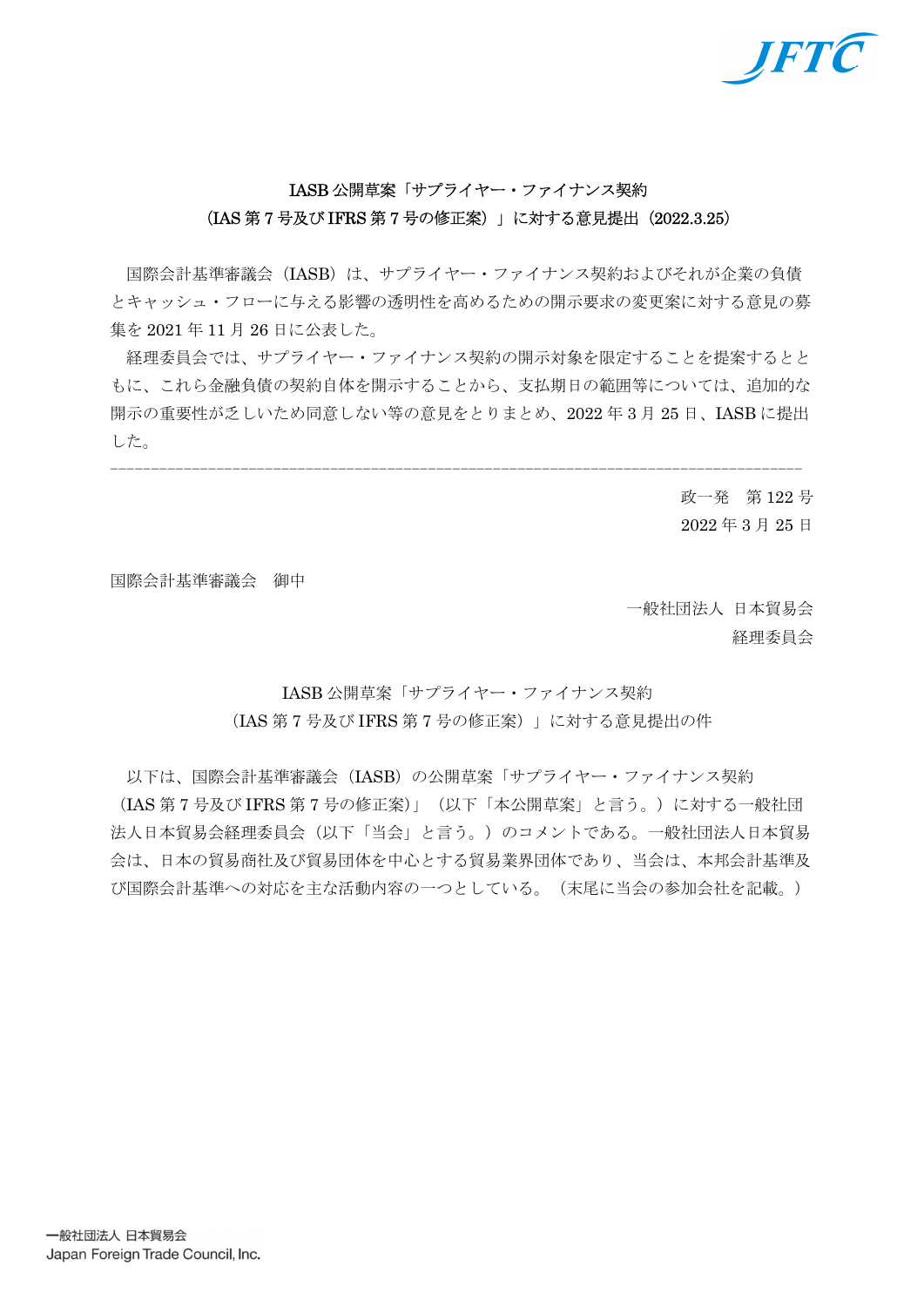質問 1 ― 開示要求の範囲

IAS 第7号及び IFRS 第7号の修正 [案]は、サプライヤー・ファイナンス契約を定義する ことを提案していない。その代わりに、IAS 第7号の修正「案]の第44G 項は、企業が本公 開草案で提案している情報の提供を要求されることになる契約の特徴を記述している。第 44G 項は、当審議会の提案の範囲に含まれることとなるそうした契約のさまざまな形式の例 も示している。

結論の根拠の BC5 項から BC11 項は、この提案についての当審議会の論拠を説明している。 この提案に同意するか。賛成又は反対の理由は何か。提案に反対の場合、その代わりにどのよ うな提案をするのか及びその理由を説明されたい。

同意しない。

44G 項に記載のあるサプライヤー・ファイナンス契約の特徴では開示対象範囲が広範になり過 ぎることが懸念される。本項の開示目的は、「サプライヤー・ファイナンス契約が企業の負債及 びキャッシュ・フローに与える影響を財務諸表利用者が評価できるようにする情報を開示」(44F 項)することにある。この点、「仕入先が支払を受けるのと同じ日」に企業が資金供給者へ支払 を行う場合、または「企業の仕入先に対しての支払条件の早期化を目的」とした場合は、企業の 負債及びキャッシュ・フローへの重大な影響は想定されない。そのため、開示目的をより適切に 満たすよう開示対象となるサプライヤー・ファイナンス契約の対象を絞り込み、44G 項に記載の ある仕入先が支払を受けるのと「同じ日」、及び「企業の仕入先に対しての支払条件の早期化」 を削除するよう見直しを提案する。

また、債権や棚卸資産のファイナンス契約は開示対象に含まれない旨が BC11 項に補足されて いるが、44G 項の文言では、当該調達資金を仕入債務の直接の返済原資とした場合、開示対象と なるか否かが不明瞭であるため、債権や棚卸資産を用いたファイナンス契約で調達した資金によ る仕入債務の返済を対象としない旨、結論の背景だけでなく、基準上にも明記すべきと考える。

質問 2 ― 開示目的及び開示要求 IAS 第7号の修正 [案]の第44F 項は、企業が注記において、サプライヤー・ファイナンス契 約に関して、当該契約が企業の負債及びキャッシュ・フローに与える影響を財務諸表利用者が 評価できるようにする情報を開示することを要求することとなる。

当該目的を満たすため、IAS 第7号の修正「案]の第44H 項は、企業に次の開示を要求するこ とを提案している。

(a) 各契約の契約条件

(b) 各契約について、報告期間の期首及び期末現在での、

(i) 企業が財政状態計算書において認識している当該契約の一部である金融負債の帳簿価額及 び当該金融負債が表示されている科目

(ii) 上記(i)に基づいて開示している金融負債のうち、仕入先が資金供給者からすでに支払を受

一般社団法人 日本貿易会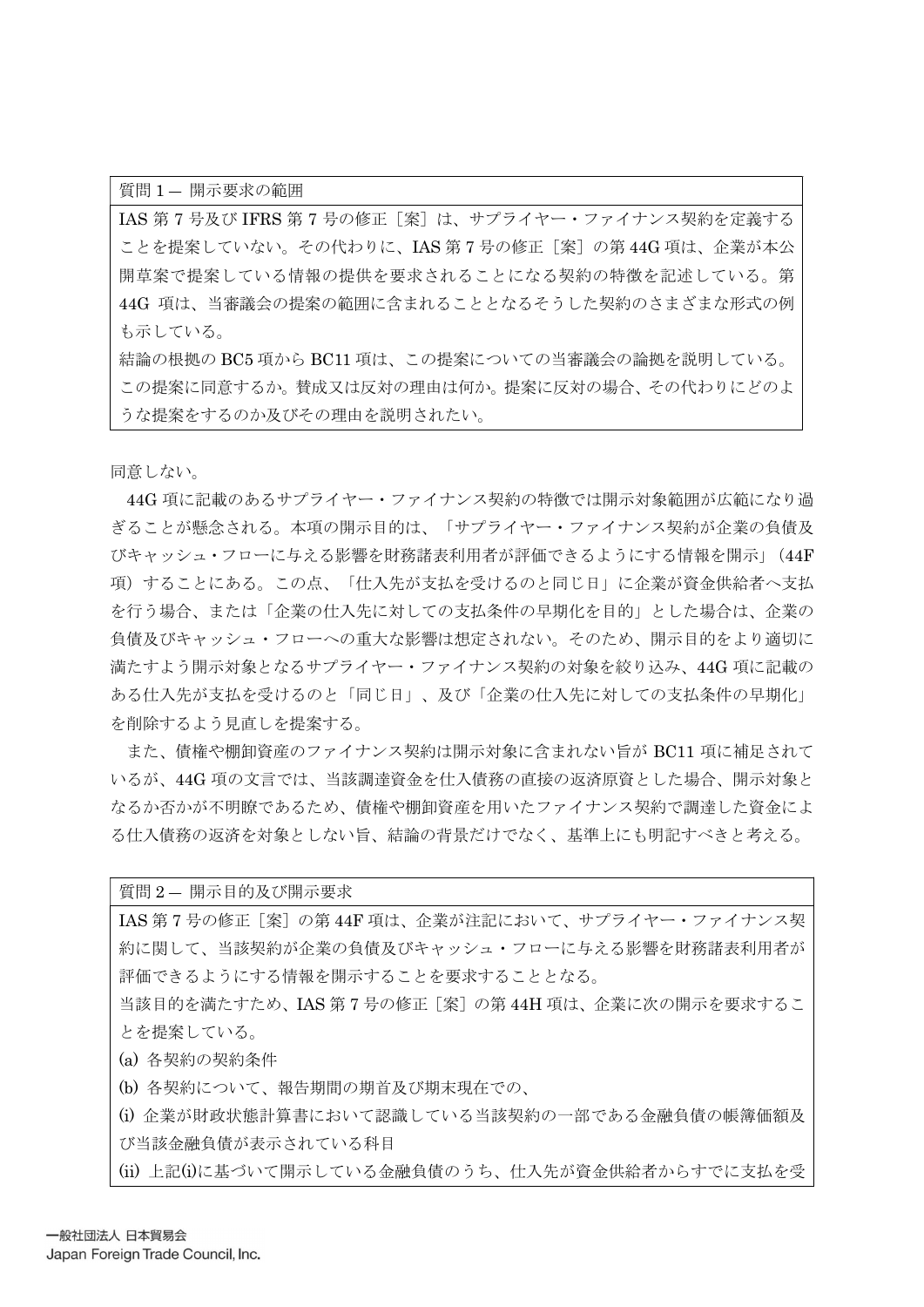けている金融負債の帳簿価額

(iii) 上記(i)に基づいて開示している金融負債の支払期日の範囲

(c) 報告期間の期首及び期末現在での、サプライヤー・ファイナンス契約の一部ではない買掛金 の支払期日の範囲

第 44I 項は、企業が異なる契約についてこの情報を集約することは、当該契約の契約条件が類 似している場合にのみ認められるとしている。

結論の根拠の BC12 項から BC15 項及び BC17 項から BC20 項は、この提案についての当審議 会の論拠を説明している。

この提案に同意するか。賛成又は反対の理由は何か。提案の一部にのみ賛成の場合、何に賛成 で何に反対なのかを明記されたい。提案(又はその一部)に反対の場合、その代わりにどのよ うな提案をするのか及びその理由を説明されたい。

同意しない。

当該提案は、利用者の情報ニーズを満たす情報として開示することに異議はなく、財務諸表利 用者の目的とされている「サプライヤー・ファイナンス契約が企業の負債及びキャッシュ・フロ ー(並びに流動性リスク)に与える影響の理解」を満たす内容として 44H 項(a) 、(b)(i)について は同意する。一方で、44H 項(b)(ii)、(b)(iii)、(c)については、以下の理由から同意しない。

- (1) サプライヤー・ファイナンスは金融負債の一部であり、通常の金融負債と区別して注記する 程の重要性は乏しいことに加え、44H 項(b)(ii)、(b)(iii)、(c)については、補足的な情報である 一方、現在入手・開示していない情報を含むため作成コスト(実務負荷)は追加で生じ、便 益がコストを上回らないと考えられるため、追加の開示要求に反対する。
- (2) 44H 項(b)(ii)の要求は、44G 項のサプライヤー・ファイナンス契約の特徴を前提とすると「仕 入先に対しての支払条件の早期化」を目的とした契約も開示対象となる。そのため、仮に開 示要求する場合であっても、開示対象を「支払条件の延長を受けているもの」に限定すべく、 44H 項(b)(ⅱ)を「サプライヤー・ファイナンス契約がなければ支払条件の延長を受けられず に決済されていたであろう金額」を開示対象とすることを提案する。
- (3) 44H 項(b)(iii)、(c)の要求は、企業が支払期日の異なる多様な取引を行い、その一部の取引に 対してのみサプライヤー・ファイナンス契約を行っている場合、サプライヤー・ファイナン ス契約の対象でない金融負債の支払期日を一律に開示させ、サプライヤー・ファイナンス契 約を利用した金融負債の支払期日との比較を行ったとしても上記の開示目的を達成できない 可能性がある。仮に開示要求する場合であっても、サプライヤー・ファイナンス契約を利用 することによる支払期日の延長期間が理解できれば十分であると考えられるため、44H 項 (b)(ⅲ)と 44H 項(c)に分けてそれぞれの支払期日の範囲を開示するのではなく、当該契約によ り延長された支払期間を開示対象とすることを提案する。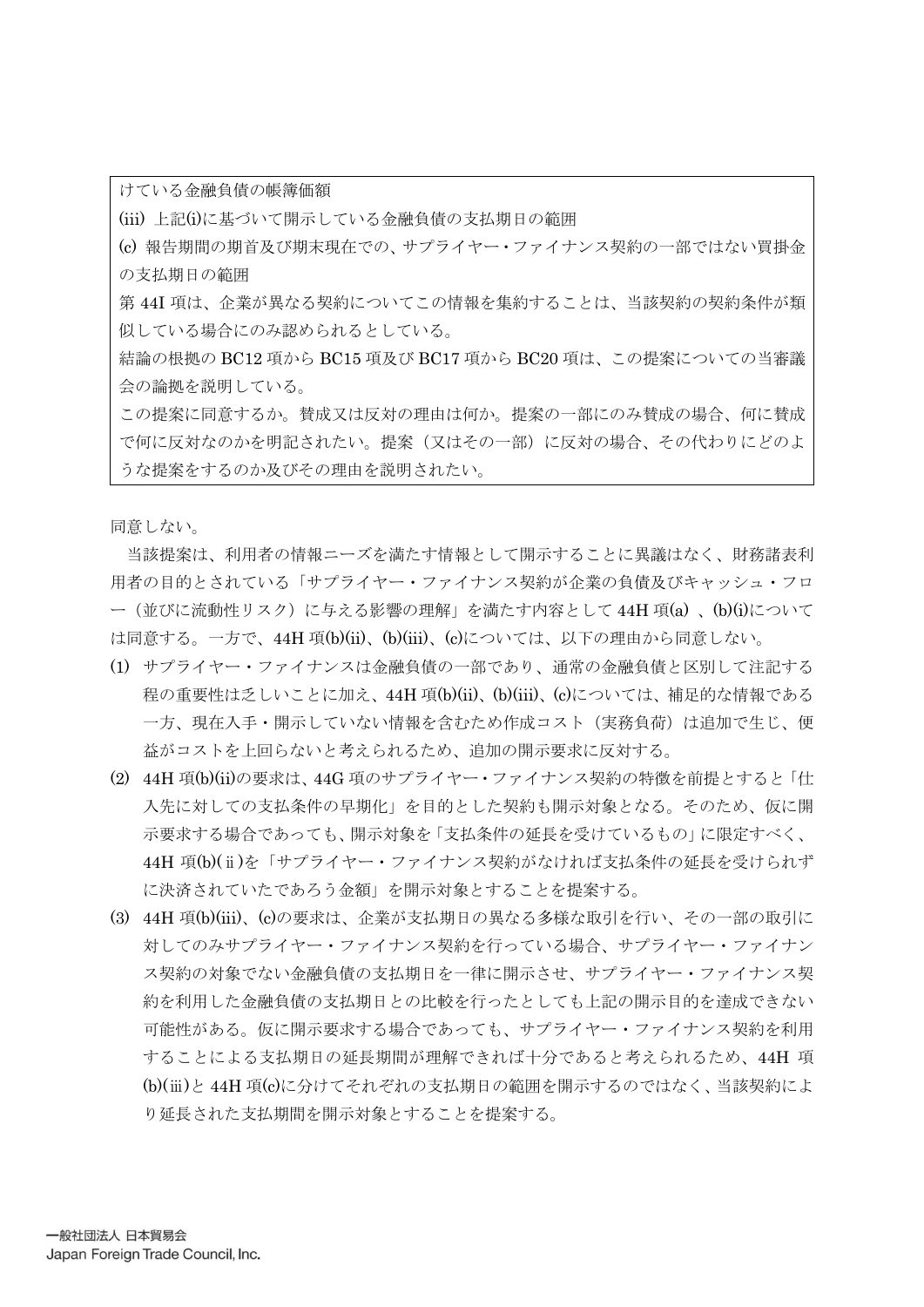質問 3 ― 開示要求に追加された例示

IAS 第 7 号の修正 [案] の第 44B 項並びに IFRS 第 7 号の修正 [案] の B11F 項及び IG18 項 は、サプライヤー・ファイナンス契約を、それぞれ、財務活動から生じた負債の変動に関する 情報及び流動リスクに対する企業のエクスポージャーに関する情報を開示するという要求事項 の中での例示として追加することを提案している。

結論の根拠の BC16 項及び BC21 項から BC22 項は、この提案についての当審議会の論拠を説 明している。

この提案に同意するか。賛成又は反対の理由は何か。提案に反対の場合、その代わりにどのよ うな提案をするのか及びその理由を説明されたい。

同意する。

以 上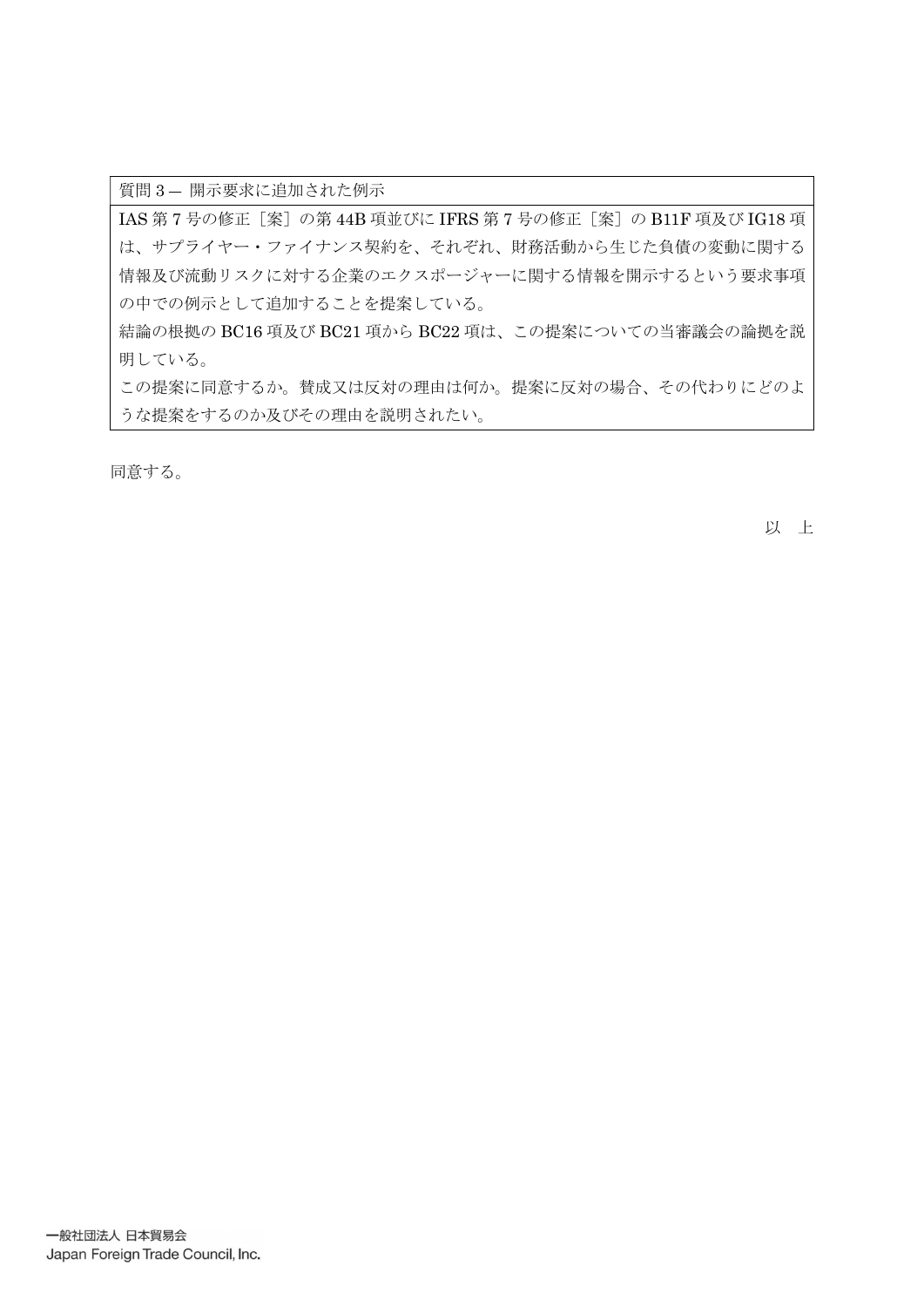### 一般社団法人日本貿易会

〒100-0013 東京都千代田区霞が関三丁目 2 番 1 号 霞が関コモンゲート西館 20 階

### 経理委員会委員会社

CBC 株式会社 蝶理株式会社 阪和興業株式会社 株式会社日立ハイテク 株式会社ホンダトレーディング 稲畑産業株式会社 伊藤忠商事株式会社 岩谷産業株式会社 JFE 商事株式会社 兼松株式会社 興和株式会社 丸紅株式会社 三菱商事株式会社 三井物産株式会社 長瀬産業株式会社 日鉄物産株式会社 野村貿易株式会社 神栄株式会社 双日株式会社 住友商事株式会社 豊田通商株式会社 ユアサ商事株式会社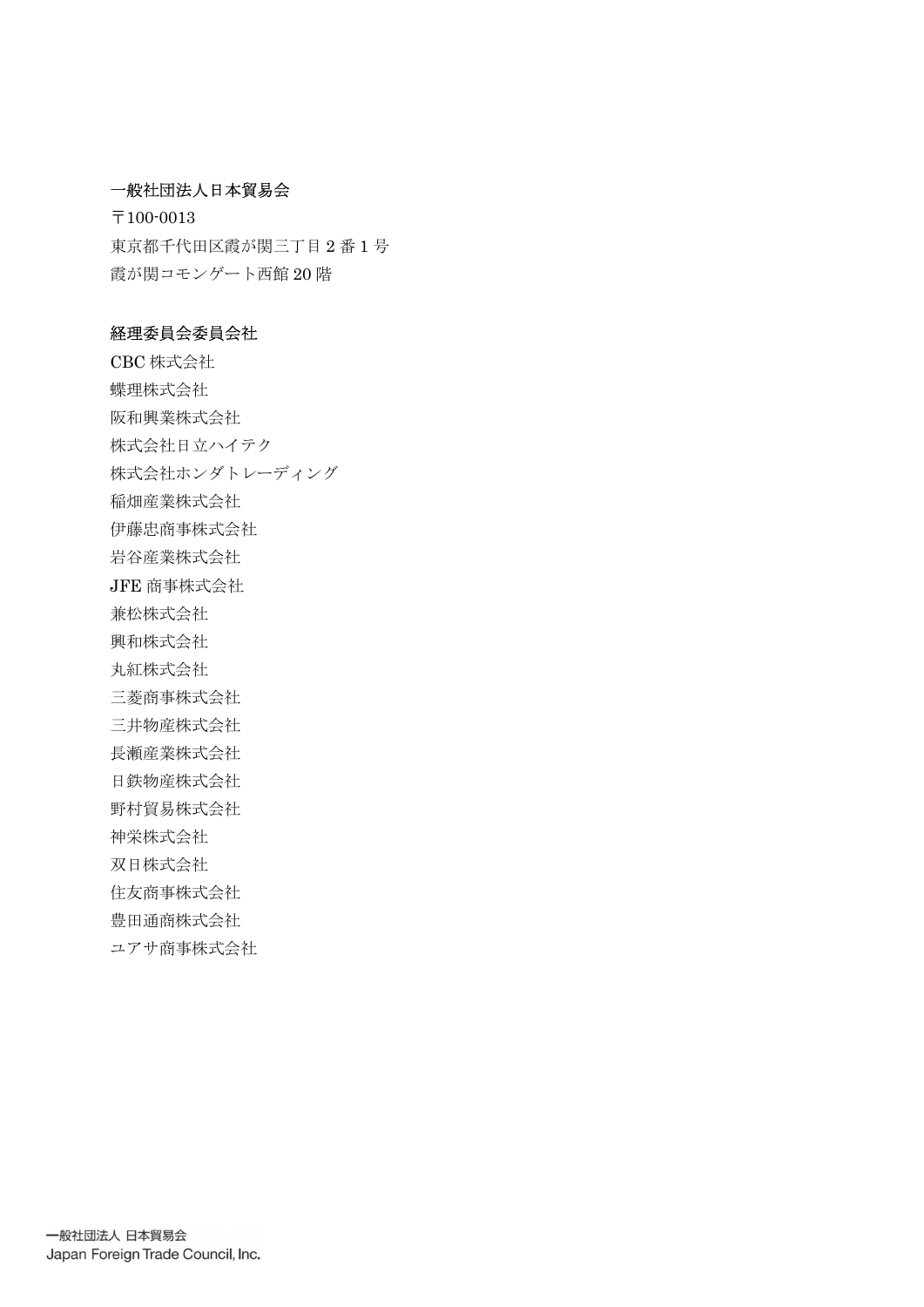Document No.122 March 25, 2022

To the International Accounting Standards Board

Accounting & Tax Committee Japan Foreign Trade Council, Inc.

## Comments on the Exposure Draft "Supplier Finance Arrangements (Proposed amendments to IAS 7 and IFRS 7)"

The following are the comments from the Accounting & Tax Committee of Japan Foreign Trade Council (JFTC) regarding the International Accounting Standards Board (IASB)'s Exposure Draft "Supplier Finance Arrangements (Proposed amendments to IAS 7 and IFRS 7)". JFTC is a trade-industry association with Japanese trading companies and trading organizations as its core members, while the principal function of its Accounting & Tax Committee is to respond to developments in Japanese and international accounting standards. (Member companies of JFTC Accounting & Tax Committee are listed at the end of this document.)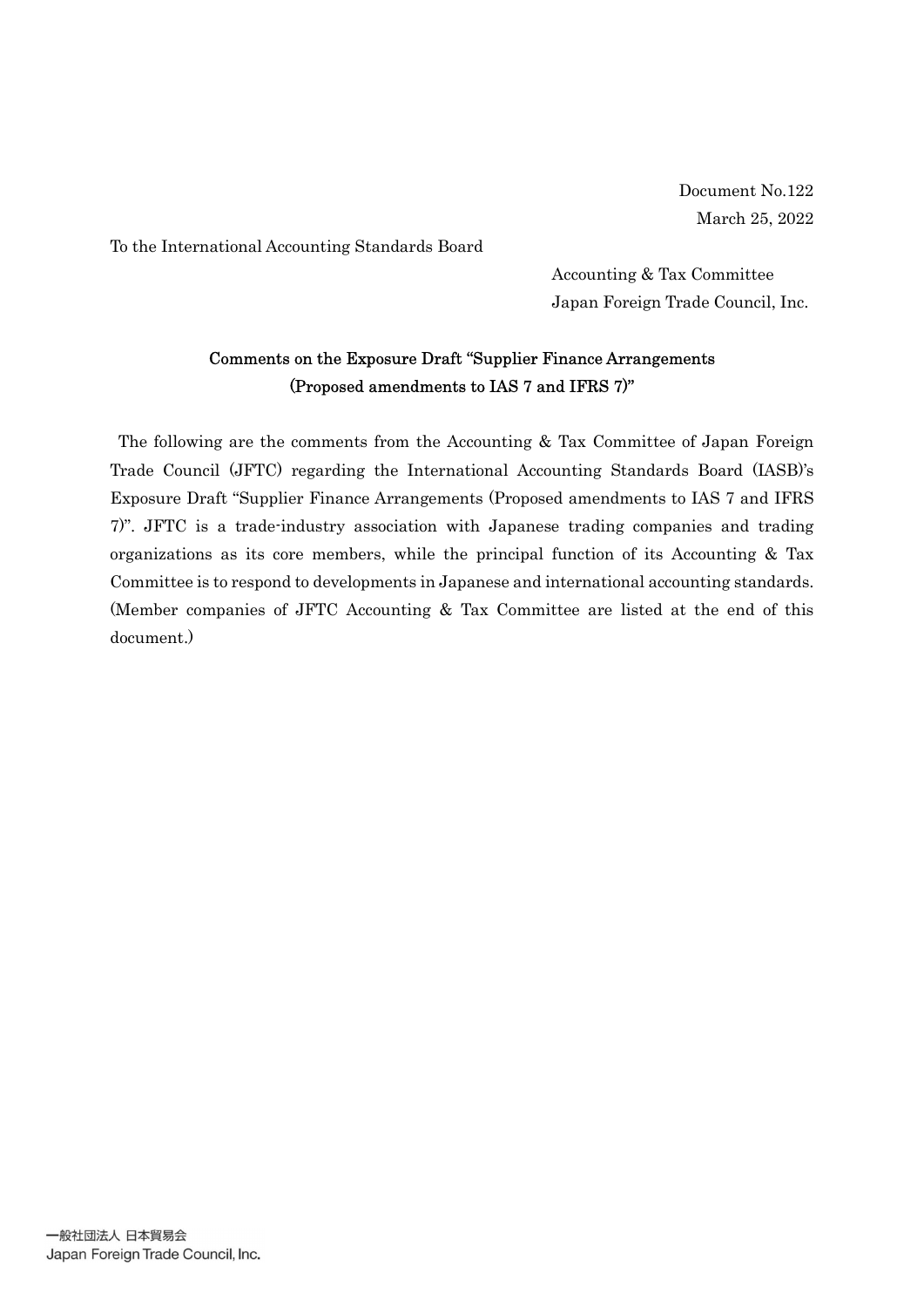Question 1—Scope of disclosure requirements

The [Draft] Amendments to IAS 7 and IFRS 7 do not propose to define supplier finance arrangements. Instead, paragraph 44G of the [Draft] Amendments to IAS 7 describes the characteristics of an arrangement for which an entity would be required to provide the information proposed in this Exposure Draft. Paragraph 44G also sets out examples of the different forms of such arrangements that would be within the scope of the Board's proposals.

Paragraphs BC5–BC11 of the Basis for Conclusions explain the Board's rationale for this proposal.

Do you agree with this proposal? Why or why not? If you disagree with the proposal, please explain what you suggest instead and why.

We do not agree.

We are concerned that the characteristics of supplier finance arrangements described in paragraph 44G would unduly broaden the scope of disclosure. The objective of the disclosure under this paragraph is for an entity to "disclose information about its supplier finance arrangements that enables users of financial statements to assess the effects of those arrangements on the entity's liabilities and cash flows," as stated in paragraph 44F. In this regard, if an entity pays a finance provider "at the same date as suppliers are paid" or arrangements provide "the entity's suppliers with early payment terms," no material effects on the entity's liabilities and cash flows are expected. For that reason, we propose that paragraph 44G be amended by deleting "the same date as, or" and "or the entity's suppliers with early payment terms," in order to narrow down the supplier finance arrangements subject to disclosure and thereby fulfill the disclosure objective more appropriately.

Paragraph BC11 adds that receivables and inventory financing arrangements are not included in the scope of disclosure. However, in paragraph 44G, it is unclear whether disclosure is required when the funds procured are directly utilized to repay trade payables. It should therefore be explicitly stated not only in the Basis for Conclusions but also in the Standard itself that disclosure is not required for the repayment of trade payables using funds procured through receivables and inventory financing arrangements.

Question 2—Disclosure objective and disclosure requirements

Paragraph 44F of the [Draft] Amendments to IAS 7 would require an entity to disclose information in the notes about supplier finance arrangements that enables users of financial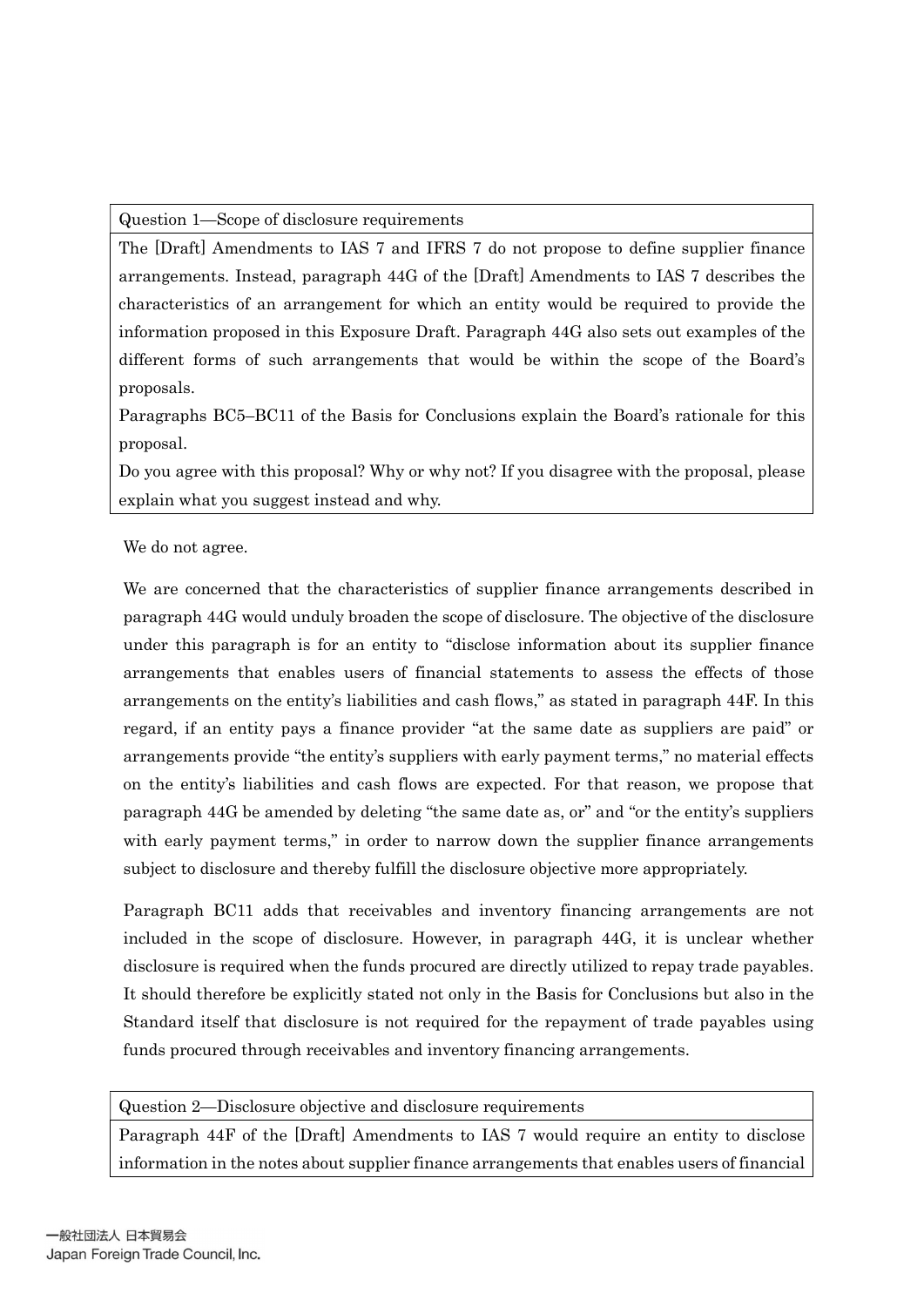statements to assess the effects of those arrangements on an entity's liabilities and cash flows.

To meet that objective, paragraph 44H of the [Draft] Amendments to IAS 7 proposes to require an entity to disclose:

(a) the terms and conditions of each arrangement;

(b) for each arrangement, as at the beginning and end of the reporting period:

- (i) the carrying amount of financial liabilities recognised in the entity's statement of financial position that are part of the arrangement and the line item(s) in which those financial liabilities are presented;
- (ii) the carrying amount of financial liabilities disclosed under (i) for which suppliers have already received payment from the finance providers; and
- (iii) the range of payment due dates of financial liabilities disclosed under (i); and
- (c) as at the beginning and end of the reporting period, the range of payment due dates of trade payables that are not part of a supplier finance arrangement.

Paragraph 44I would permit an entity to aggregate this information for different arrangements only when the terms and conditions of the arrangements are similar.

Paragraphs BC12–BC15 and BC17–BC20 of the Basis for Conclusions explain the Board's rationale for this proposal.

Do you agree with this proposal? Why or why not? If you agree with only parts of the proposal, please specify what you agree and disagree with. If you disagree with the proposal (or parts of it), please explain what you suggest instead and why.

We do not agree.

Regarding this proposal, we have no objection to disclosing information that meets the information needs of financial statement users, and agree with paragraphs  $44H(a)$  and 44H(b)(i) as items satisfy users' objective of understanding regarding the effects of supplier finance arrangements on an entity's liabilities and cash flows as well as liquidity risk. On the other hand, we do not agree with paragraphs  $44H(b)(ii)$ ,  $44H(b)(iii)$ , and  $44H(c)$  for the following reasons:

(1) Supplier finance is a part of financial liabilities and lacks sufficient materiality to be disclosed in the notes separately from regular financial liabilities. In addition, the disclosures required by paragraphs  $44H(b)(ii)$ ,  $44H(b)(iii)$ , and  $44H(c)$  would, despite pertaining to supplementary information, add to preparation costs (practical burdens) because they include information that is presently not obtained and disclosed. Accordingly, as the benefits of these disclosures would not outweigh the costs, we do not agree to these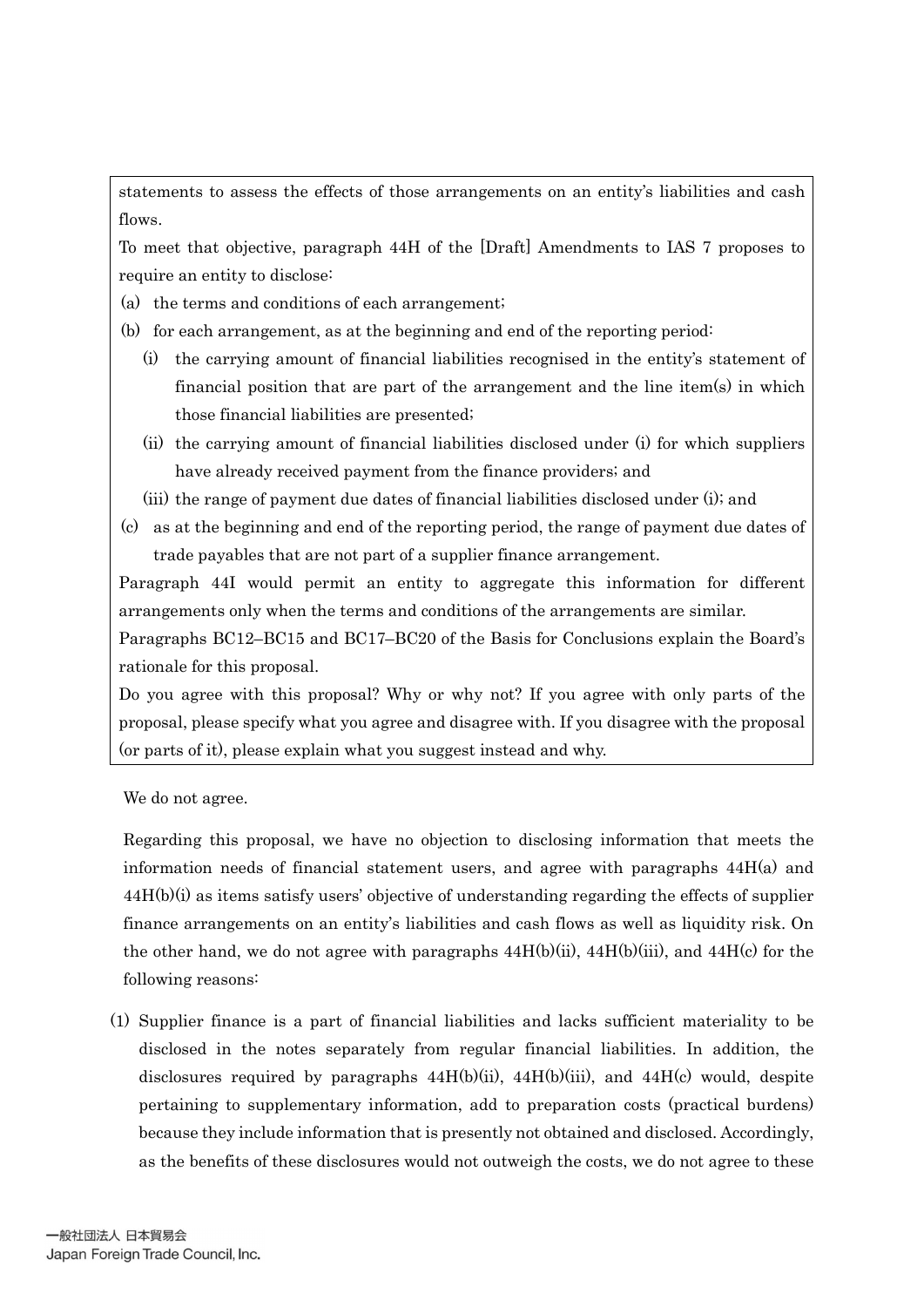additional disclosure requirements.

- (2) Predicated on the characteristics of supplier finance arrangements in paragraph 44G, the requirement of paragraph  $44H(b)(ii)$  would make arrangements providing the entity's suppliers with early payment terms within the scope of disclosure. Even if this disclosure is required, its scope should be limited to arrangements that provide the entity with extended payment terms. We therefore propose that paragraph  $44H(b)(ii)$  be amended by requiring the disclosure of "the carrying amount of financial liabilities that would have been settled without extension of payment terms if there had not been supplier finance arrangements."
- (3) As for the requirements of paragraphs  $44H(b)(iii)$  and  $44H(c)$ , suppose that an entity conducts diverse transactions with different payment due dates and has entered into supplier finance arrangements for only some of those transactions. In that case, the disclosure objective mentioned earlier would not be met by having the entity disclose the payment due dates of all financial labilities that are not part of the supplier finance arrangements and comparing these with the payment due dates of financial liabilities that are part of the supplier finance arrangements. Even if this disclosure is required, we believe it should be sufficient for users to be able to understand the extension periods of payment due dates made possible by using supplier finance arrangements. We therefore propose that, rather than requiring the disclosure of the respective ranges of payment due dates separately under paragraphs  $44H(b)(iii)$  and  $44H(c)$ , the scope of the disclosure be changed to the payment periods extended by the arrangements.

Question 3—Examples added to disclosure requirements

Paragraph 44B of the [Draft] Amendments to IAS 7 and paragraphs B11F and IG18 of the [Draft] Amendments to IFRS 7 propose to add supplier finance arrangements as an example within the requirements to disclose information about changes in liabilities arising from financing activities and about an entity's exposure to liquidity risk, respectively.

Paragraphs BC16 and BC21–BC22 of the Basis for Conclusions explain the Board's rationale for this proposal.

Do you agree with this proposal? Why or why not? If you disagree with the proposal, please explain what you suggest instead and why.

We agree.